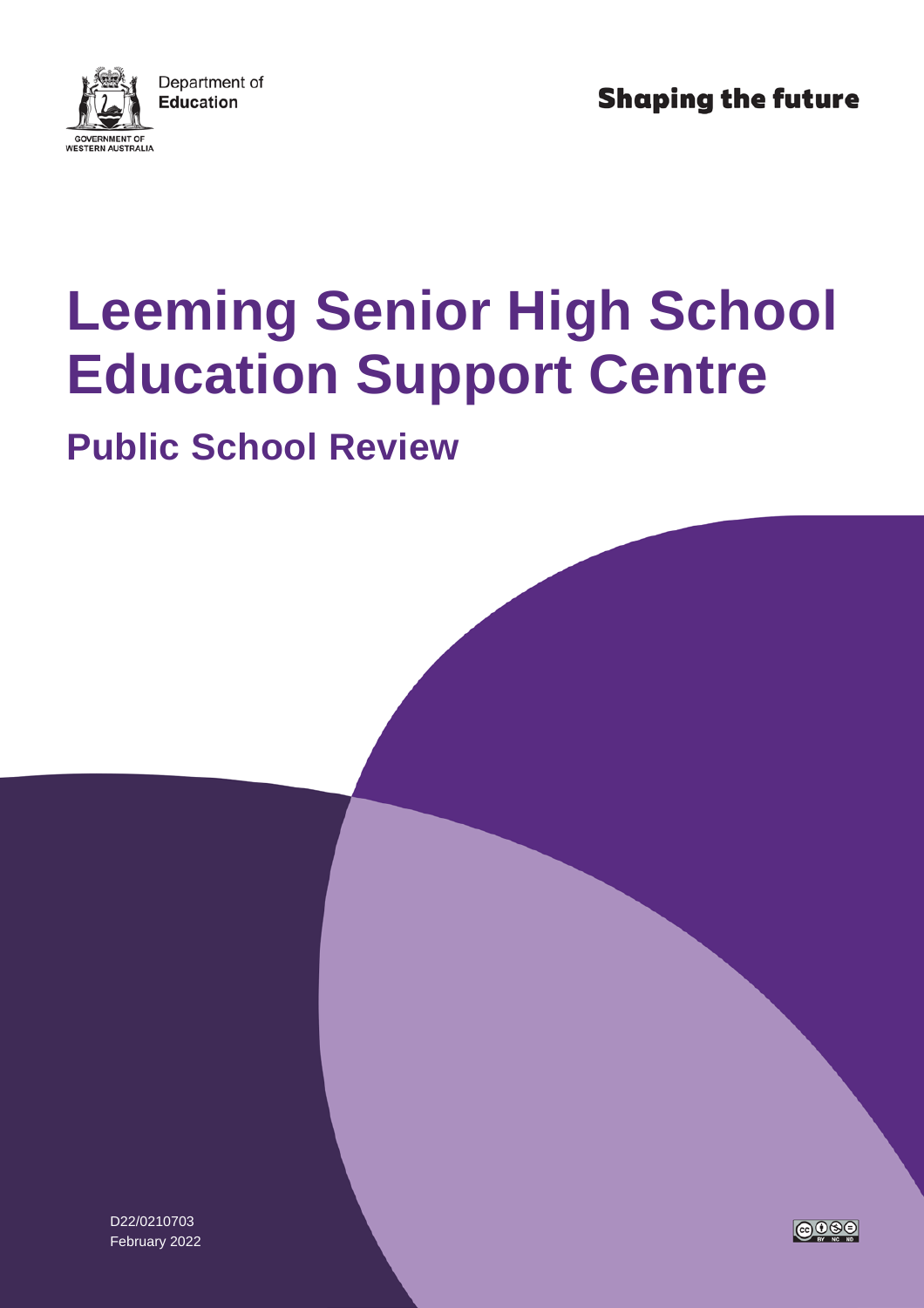### **Public School Review**

#### **Purpose**

All Western Australian public schools are reviewed by the Department of Education's Public School Accountability directorate. A review gives assurance to the local community, the Minister for Education and Training and the Director General about the performance of public schools in delivering high quality education to students. The review acknowledges the achievements of the school and gives feedback to support the Principal and staff with their improvement planning.

Initially conducted on a three-year cycle, subsequent reviews are determined to occur on a one, three or five year timeframe.

The Principal provides the review team with a self-assessment of the school's performance based on evidence from the school. Information to be validated by the review team is considered before and during the school visit. This forms the basis for the Public School Review report and determines when the next review will occur. The report is provided to the Principal and the regional Director of Education.

#### **Expectations of schools**

The Statement of Expectation (the Statement) makes clear and public the expectations and responsibilities of schools and the Department in student achievement and progress.

The Statement is between; the Department of Education, represented by the Director General; the school, represented by the Principal; and is noted by the school council/board, represented by the Chair.

The Statement sets out the expectations of Principals in relation to the delivery of the 2020-2024 strategic directions *Every student, every classroom, every day*, and *Building on Strength*.

The Statement will underpin each school's strategic planning and self-assessment and will form part of the school's Public School Review. It will also inform the Principal Professional Review.

#### **Public School Review – The Standard**

A Standard has been developed across the domains of the School Improvement and Accountability Framework to describe essential indicators of performance. The selection of the indicators is based on literature research and historical reviews of school performance in Western Australian public schools.

The purpose is to better ensure that judgements about student performance are standardised and objective. Indicators describe what is evident in schools functioning 'as expected' within each domain.

The Standard defines the expected level of school performance. Judgements are made in relation to the Standard. External validation is also based on evidence presented relating to the Standard.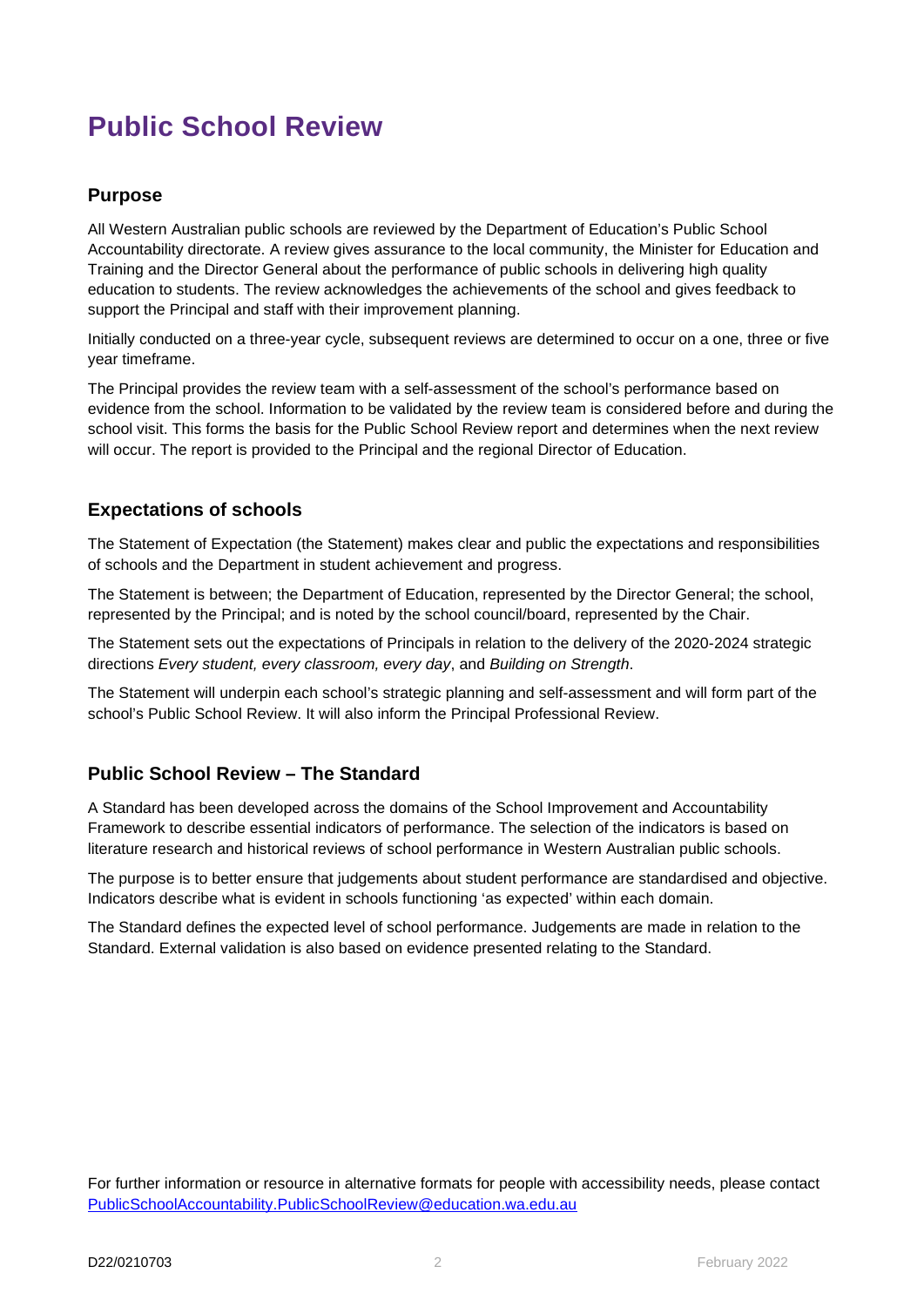#### **Context**

Leeming Senior High School Education Support Centre (the school) is located 17 kilometres south of the Perth central business district in the South Metropolitan Education Region.

Opened in 1996, the education support centre is co-located with Leeming Senior High School.

In 2017 the school became an Independent Public School. Leeming Senior High School Education Support Centre has an Index of Community Socio-Educational Advantage of 1031 (decile 3).

Currently there are 141 students enrolled ranging from 12 to 18 years old.

The senior high school and education support centre have a relationship which includes the sharing of facilities, staff expertise, and school culture.

Support for the school is demonstrated through the work of the School Board.

#### **School self-assessment validation**

The Principal submitted a comprehensive and rigorous school self-assessment.

The following aspects of the school's self-assessment process are confirmed:

- The Principal led staff in a process of self-reflection prior to determining which evidence would be included in the Electronic School Assessment Tool (ESAT) submission.
- An innovative approach to the preparation of evidence ensured that the unique context of a secondary Education Support Centre was conveyed to the review team.
- Evidence selected, ranged from available systemic material to locally generated examples, all of which added value to the story of the school's recent strategic journey.
- A range of authors contributed evidence to the ESAT ensuring ownership of the review process for a broad cross-section of the school community. Authors were able to succinctly articulate their vision for planned actions that would yield the maximum impact during the school's next strategic cycle.
- A representation of knowledgeable and committed staff contributed actively to meetings during the validation visit.
- The views and advocacy of family members, Board members and students of all ages, confirmed the efficacy of school processes and strategic initiatives on the day of the review visit.

The following recommendation is made:

• Consider scaling down the size of evidence samples presented in future submissions to allow maximum depth of engagement and analysis by the review team.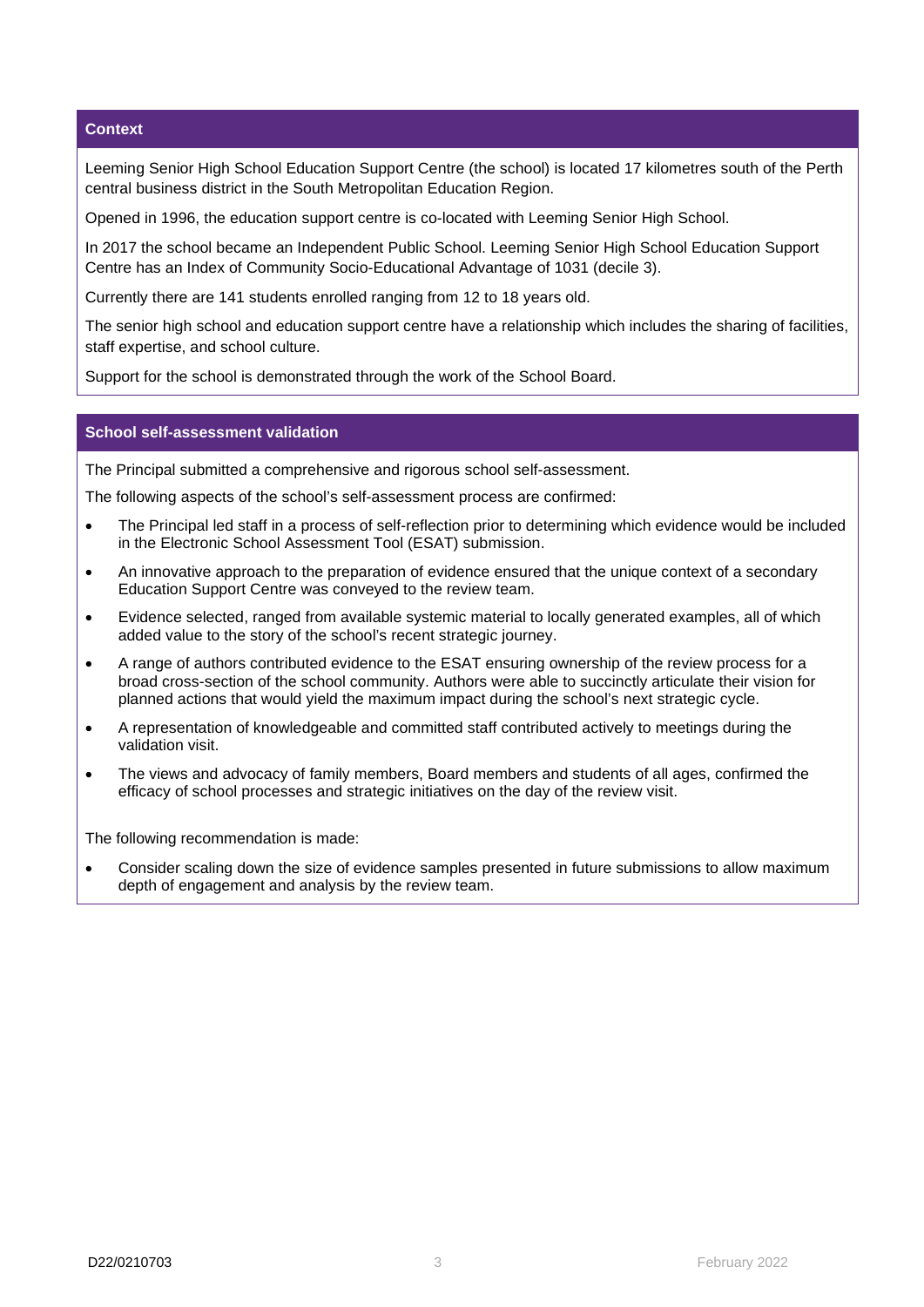#### **Public School Review**

#### **Relationships and partnerships**

Staff are fondly referred to by family members as 'extended family'. Their commitment to supporting students is care-based, holistic and authentic.

#### **Commendations**

The review team validate the following:

- Students, both past and present, enthusiastically spoke of their school experience and highly value the range of opportunities they have been able to access during their time at the school. Families value the support of their children, describe it as life-changing and appreciate their opportunity to complete Year 13.
- Links have been forged for families between 126 local employers and community/government organisations, such as the National Disability Insurance Scheme, to enhance students' access to resources, future pathways and open employment options.
- Partnerships are based on an educative platform whereby employers and organisations involved are provided opportunities to expand upon their understanding of inclusive workplace practices.
- The school communicates effectively with its community and, when required, in conjunction with families, uses innovation to ensure continuity of learning via remote means.
- All staff and students participate in the DPaW<sup>1</sup> Bush Ranger Cadet Unit. Members contribute to the completion of short and long term environmentally sustainable projects in the community.

#### **Recommendations**

The review team support the following:

- Develop a formalised communication plan using the Engaging and Working with Our School Community Toolkit and National School Opinion Survey to evaluate effectiveness of communication strategies.
- Maintain the upskilling of employers and service providers in diversity and inclusion for people with disabilities to ensure open employment pathways are maximised for all students.

#### **Learning environment**

The student services team, school psychologist and chaplain work in tandem with other staff to meet the needs of every child. This provides assurance to families that a focus on developing a sense of belonging is prioritised and promotes success for all students.

#### **Commendations**

The review team validate the following:

- A school-wide approach to the behaviour curriculum, delivered via the USTAR<sup>2</sup> values and PBS<sup>3</sup>, ensure a shared understanding of expected behaviours. School-wide lessons, aligned to the LEARN Instructional Framework and videos of staff modelling expected behaviours, offer further reinforcement.
- Provision of mutually respectful and nurturing relationships is seen as the key to overcoming challenges associated with student attendance in an education support context. Support is given to students who are school refusers, have compromised immunities and those transitioning to the school from home schooling.
- A strong partnership with the University of Notre Dame provides a bounty of advantages for both the school and pre-service teachers.
- The Leeming Link program, led by the student services team, has created structured play, interest activity groups and active experiences for students during breaks. Students keenly anticipate these activities three days per week.

#### **Recommendations**

The review team support the following:

- Continue the journey of embedding the ASCF4 with a fully implemented Reconciliation Action Plan.
- Use the assessment tools, available through the Thrive at Work project (Curtin University), to measure and evaluate effectiveness of staff health and wellbeing strategies and initiatives.
- Maintain the school-wide focus on PBS and the USTAR values to ensure consistent processes and routines.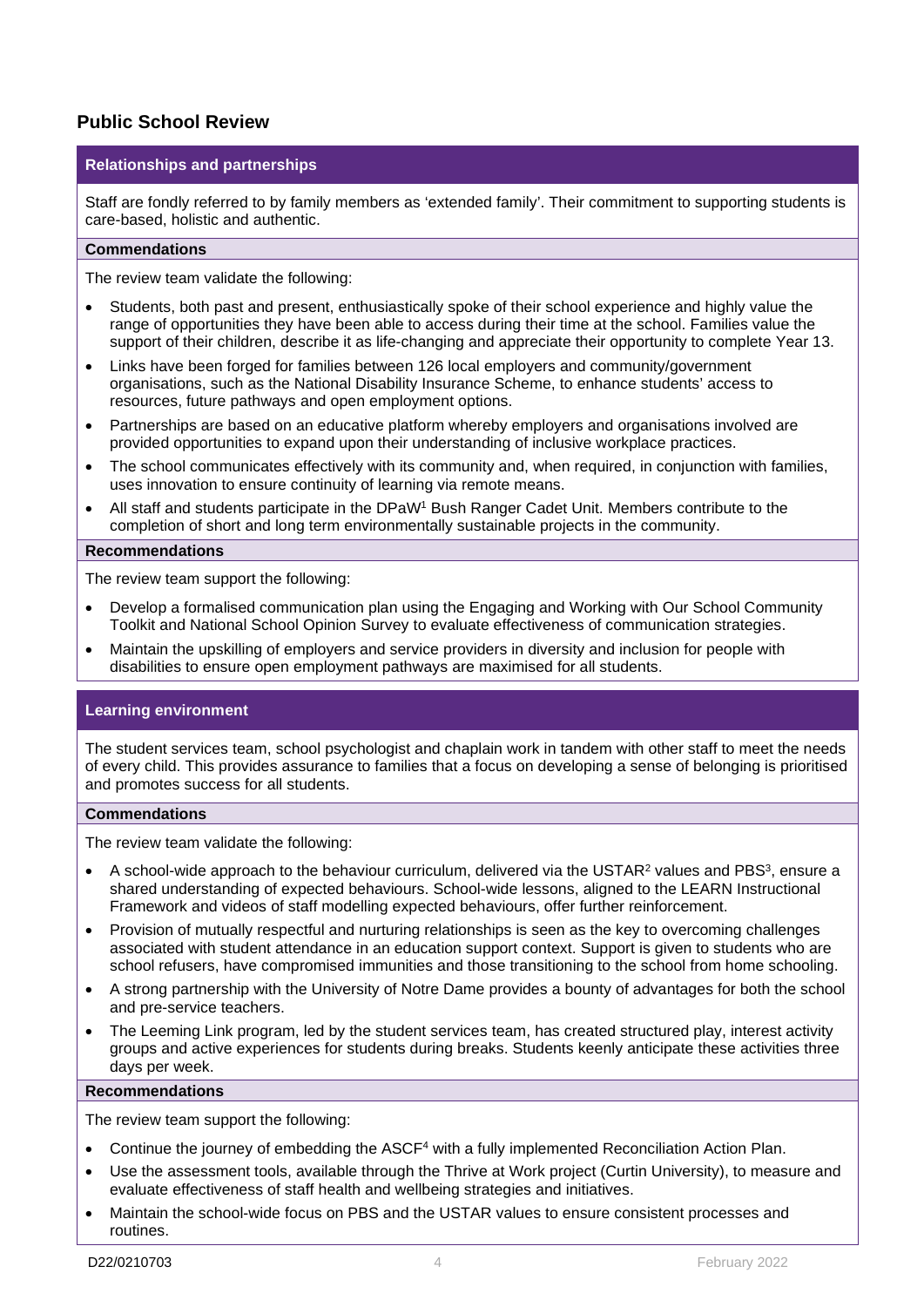#### **Leadership**

The school is a lighthouse school for the Education Support Southern Network. Practice, partnerships and innovations are regularly shared by staff through professional learning in this network.

#### **Commendations**

The review team validate the following:

- Business planning occurs through staff self-reflection, allowing them to pinpoint the school's next improvement strategy accurately.
- Leadership is distributed throughout the school with clear responsibilities allowing staff a safe space to innovate, learn and develop their own leadership.
- The large team of education assistants are led by their own dedicated leadership committee. There is regular two-way communication between the committee and administration staff.
- With the recent recruitment of a number of graduate teachers and others with no formal education support teaching qualification, a mentoring and coaching program is offered by the student services team.
- The deputy principals are 'visible' throughout the school, inspiring confidence in staff that they are supported in a complex and often unpredictable environment.
- The Principal is understated and leads with humility. Placing trust in staff, advising and guiding them when necessary and accepting responsibility for the performance and outcomes of all students.

#### **Recommendations**

The review team support the following:

- Work with students and Leeming Senior High School to formalise a student leadership structure.
- Continue building staff capability through the Instructional Leadership model 'SMART TEAMS' to increase teacher collaboration, skills and capabilities for the education support context.
- Refine and improve induction processes for staff, including relief staff.

#### **Use of resources**

The complex learning environment requires a unique approach to budgeting. Alert to this, the school's financial distribution is guided by student need and business planning priorities.

#### **Commendations**

The review team validate the following:

- The School Board is provided transparent and relevant financial, resource and student achievement data to ensure it plays an important role in school governance.
- Partnerships with Therapy Services are negotiated formally through Department professional learning panels. The support of these providers translates to inclusivity outcomes for students and families.
- There are clear goals for recruitment enabling leaders to adapt to staff shortages and changes in student profiles. Staff are selected through innovative merit selection processes and post-recruitment support is provided.
- A strategic approach to the provision ICT5 sees all students provided with an iPad for the duration of their studies and staff. Staff also have access to iPads and a transition from desktop computers to laptops is underway delivering them more flexibility.
- The school is renowned throughout its network for proficiency in the preparation of disability resourcing checklists. Staff also support those in neighbouring schools to develop their skills in this area.

#### **Recommendations**

The review team support the following:

- Identify potential future graduate teachers through building and maintaining relationships with Universities. Seek to increase the number of pre-service placements at the school through these partnerships.
- Refine recruitment processes for education assistants and undertake succession planning for all leadership positions.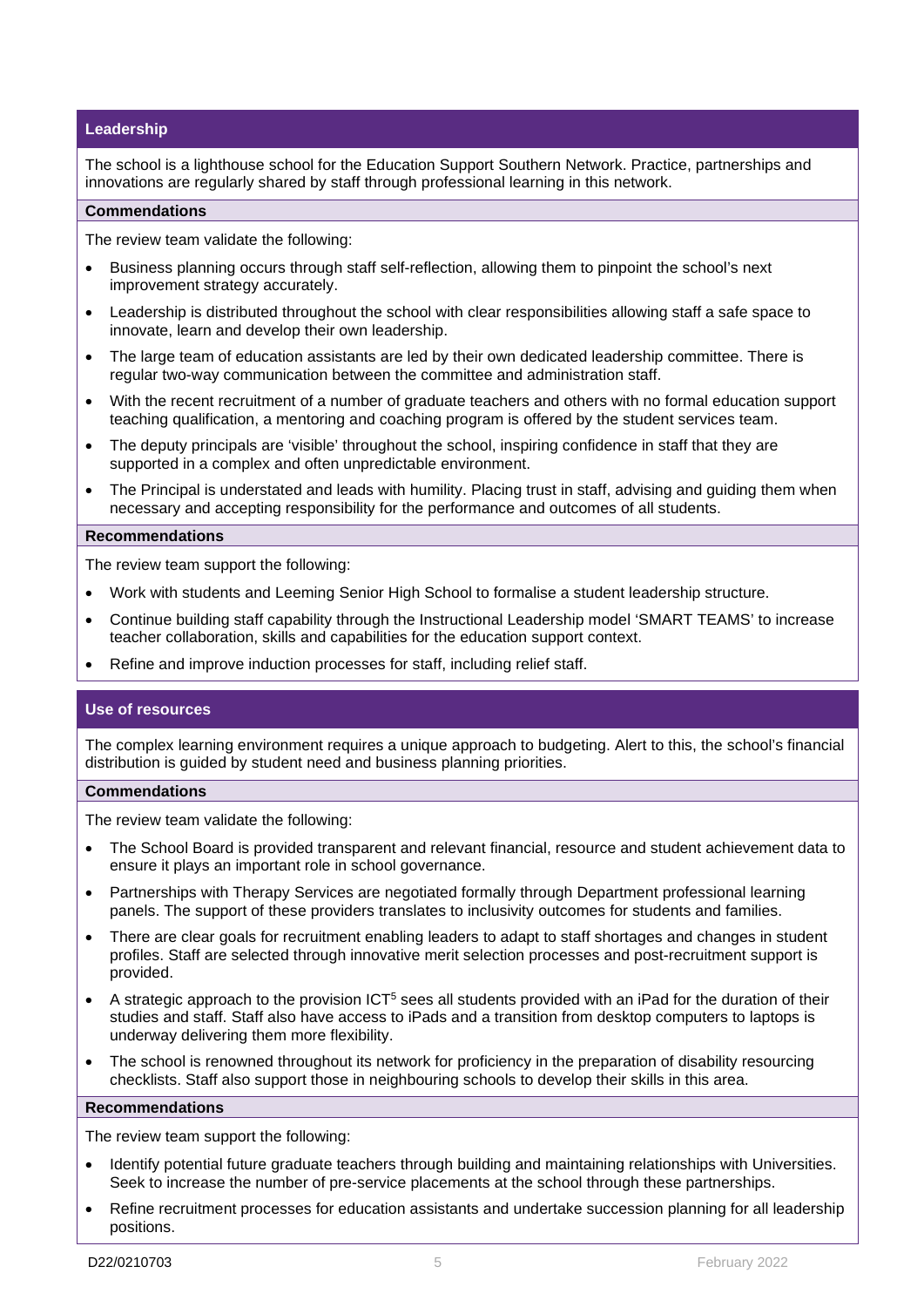#### **Teaching quality**

Staff share the belief that good teaching is an evolving, and ever-changing landscape. Common commitment to the principles of explicit teaching is supported by a collected team of ever-learning teachers.

#### **Commendations**

The review team validate the following:

- The LEARN Instructional Framework has been developed in partnership with staff, based on Departmental professional learning and action research in classrooms and in nearby schools. Staff professional learning is delivered using the LEARN template as a modelling exercise.
- A deeply developed mathematics program based on the research of Louden, among many others, has been implemented in the school. The program has created shifts in thinking regarding consistency of standards, moderation between staff and the development of new student-centred assessments.
- A Direct Instruction mentor guides staff in the implementation of a literacy program. Scope and sequence documents for emergent students are indicative of the innovation in literacy approaches. Assessments and data have recently been updated for maximum positive impact on student learning.
- Peer and leader classroom observations of teachers are provided in a safe and impactful way. Feedback to teachers is provided verbatim along the themes 'this is what I saw?' and 'this is what I heard?'.
- Evidence of SCSA6 document validation and other systemic requirements demonstrated the school's commitment to provide accredited courses and Western Australian Statement of Student Achievement (WASSA) recognition to students.

#### **Recommendations**

The review team support the following:

- Prepare the LEARN Instructional Framework for alignment to the Department's Quality Teaching Framework when implemented.
- Continue the program of peer and leader classroom observations to develop and enhance practice.
- Research and implement appropriate tools for measuring student engagement in the classroom.

#### **Student achievement and progress**

A period where there wasn't enough student achievement data has transitioned to one where there is perceived to be too much. Recent focus has been on upskilling staff in maximising the impact of data analysis.

#### **Commendations**

The review team validate the following:

- Staff possess the ability to respond to gaps in student understanding and have a well-defined picture of the achievement profiles of all their students, based on their Individual Education Plans.
- Assessment tools in literacy and numeracy (LAT and NAT) help staff to plan for student learning. Results contribute to the understanding of the needs of emergent, transitional and conventional students.
- All staff are committed to building recognition for the achievement profiles of Year 10 to Year 13 students as they work towards achieving their WASSA.
- Students are given the ability to complete an array of nationally recognised certificate qualifications and the school developed SCREAM and STEP programs assist them to find open employment on exit.
- The collation of student achievement information occurs over the twelve-month period prior to enrolment. Staff consult with families to determine entry pathways that will meet students' needs.

#### **Recommendations**

The review team support the following:

- Continue building staff skills and capacity to analyse and evaluate student achievement data to inform teaching and learning and curriculum pathways.
- Continue to explore and access further education, training and employment pathways for students.